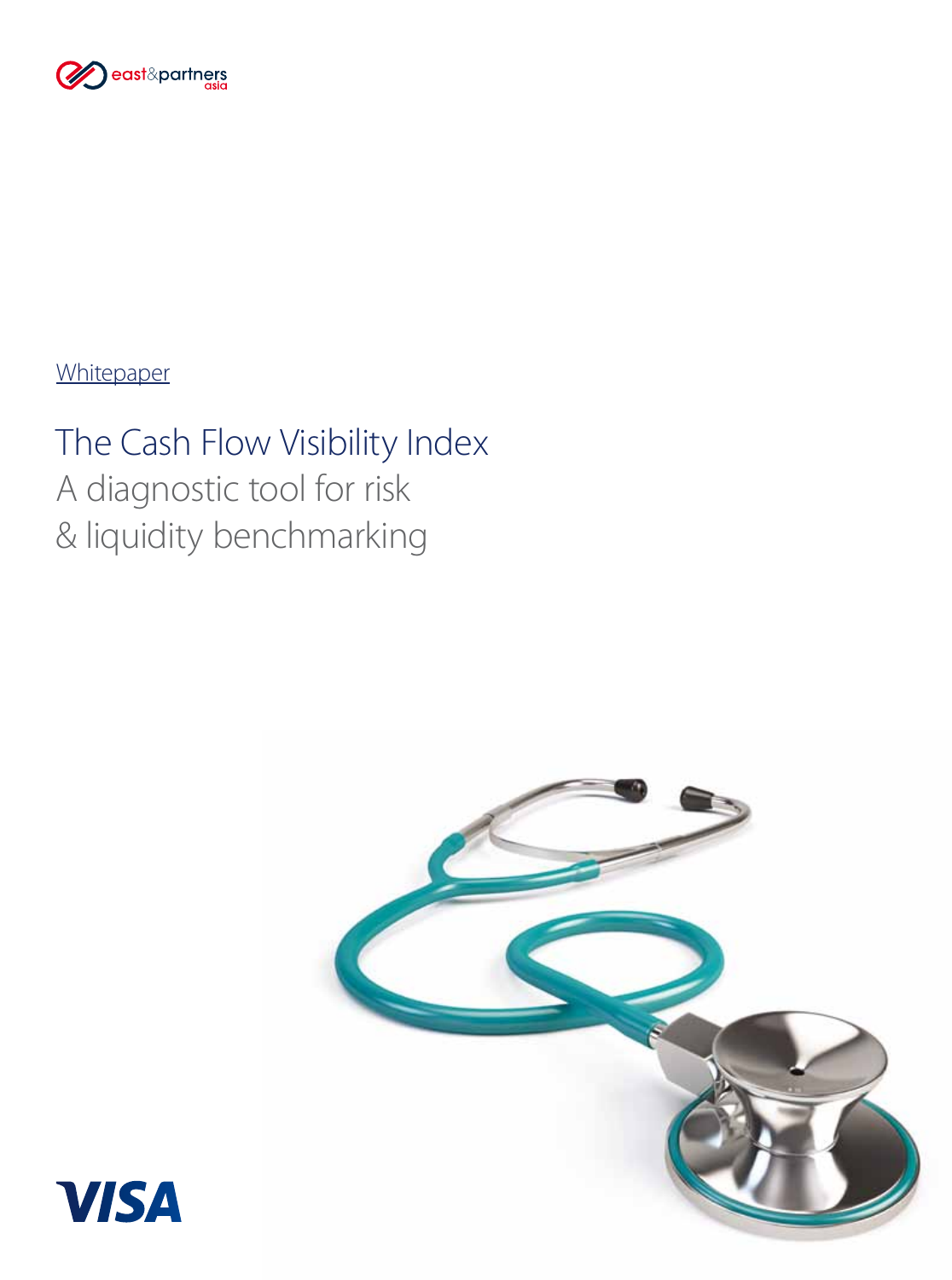# **CONTENTS**

 $\overline{a}$ 

1 | Introduction

1 | Methodology

3 | Key Findings

3 | In-depth analysis

8 | Conclusion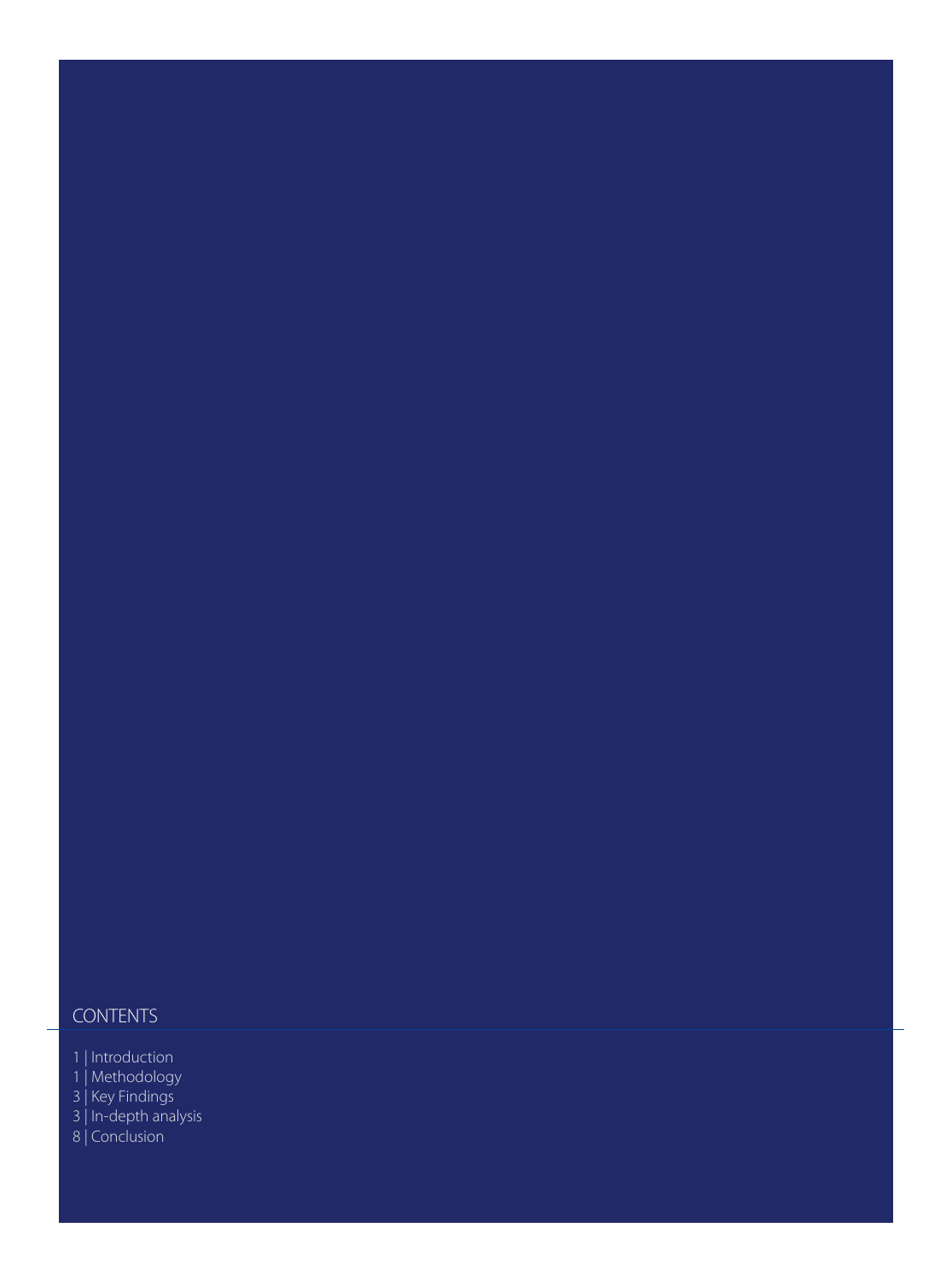# **INTRODUCTION**

Proactive companies will always seek new and more sophisticated ways to achieve greater efficiency. Hungry to meet effectiveness targets, add value to the business and elevate performance, treasury and finance departments are on the hunt for information and critical insights that will offer an edge over their rivals in the marketplace.

The challenging economic environment of the previous eight years has only accentuated this corporate characteristic, forcing businesses to sharpen their teeth and take firm control over their money. Cash flow is consistently recognised as a major driver of business profitability, but harnessing it is another matter entirely. It requires complete end-to-end visibility of a company's cash positions.

Benchmarking is a critical tool in this process. Treasurers and chief financial officers are regularly bombarded with sales pitches loosely disguised as research or "best practice" advice informing them of the need to invest in various products to achieve their visibility goals. Any right-minded treasury executive cannot be blamed for being skeptical.

Despite its growing importance, there is very little rigorous and independent research in the area of cash visibility. Many companies may claim high visibility, but the market has lacked a sound source to measure these assertions in any reliable way.

The purpose of the Cash Flow Visibility Index is to provide a diagnostic tool that addresses this intellectual gap. In doing so, it should act as vital context for decision-making executives when transforming their treasury operations. And, as this whitepaper will detail, real-time end-to-end visibility is an elusive creature.

The Cash Flow Visibility Index is the culmination of intensive research conducted by East & Partners Asia, an independent specialist research and analysis firm, on behalf of Visa. Interviewing the top finance executives of more than 800 of the world's largest companies directly, East & Partners Asia has been able to map the structure, electronic footprint, and overall corporate cash visibility of these leading companies.

The data is designed specifically to allow finance executives to cross-reference against their own existing systems, processes and tools. Armed with this information, they can make more objective and calculated decisions that will achieve greater cash visibility and, ultimately, complete control over cash flow.

It is Visa's plan to refresh the index on a regular basis and deliver consistent and relevant benchmarking data that will form the bedrock for the judicious management of liquidity and risk.

#### METHODOLOGY

Visa commissioned the 2014 Cash Flow Visibility Index to establish and better understand challenges that organisations face with managing cash-flow and ensuring visibility. The research was contracted to East & Partners Asia and specifically assessed real levels of cash visibility and electronic footprint of companies in different markets and industries across the globe.

The fieldwork for the Cash Flow Visibility Index took place between August and september 2014. A total of 811 out of the top 1,000 institutions, as measured by domestic revenue, in ten countries/regions participated. All enterprises were interviewed on a direct basis using structured interview questions. A total of 20 questions, 17 quantitative and three qualitative, were asked.

The countries/regions comprised six from Asia-Pacific (subsequently classed as "regional"): Australia, singapore, Malaysia, Hong Kong, India, and Japan. The remaining four include: South Africa, United States (US), United Kingdom (UK), and United Arab Emirates (UAE).



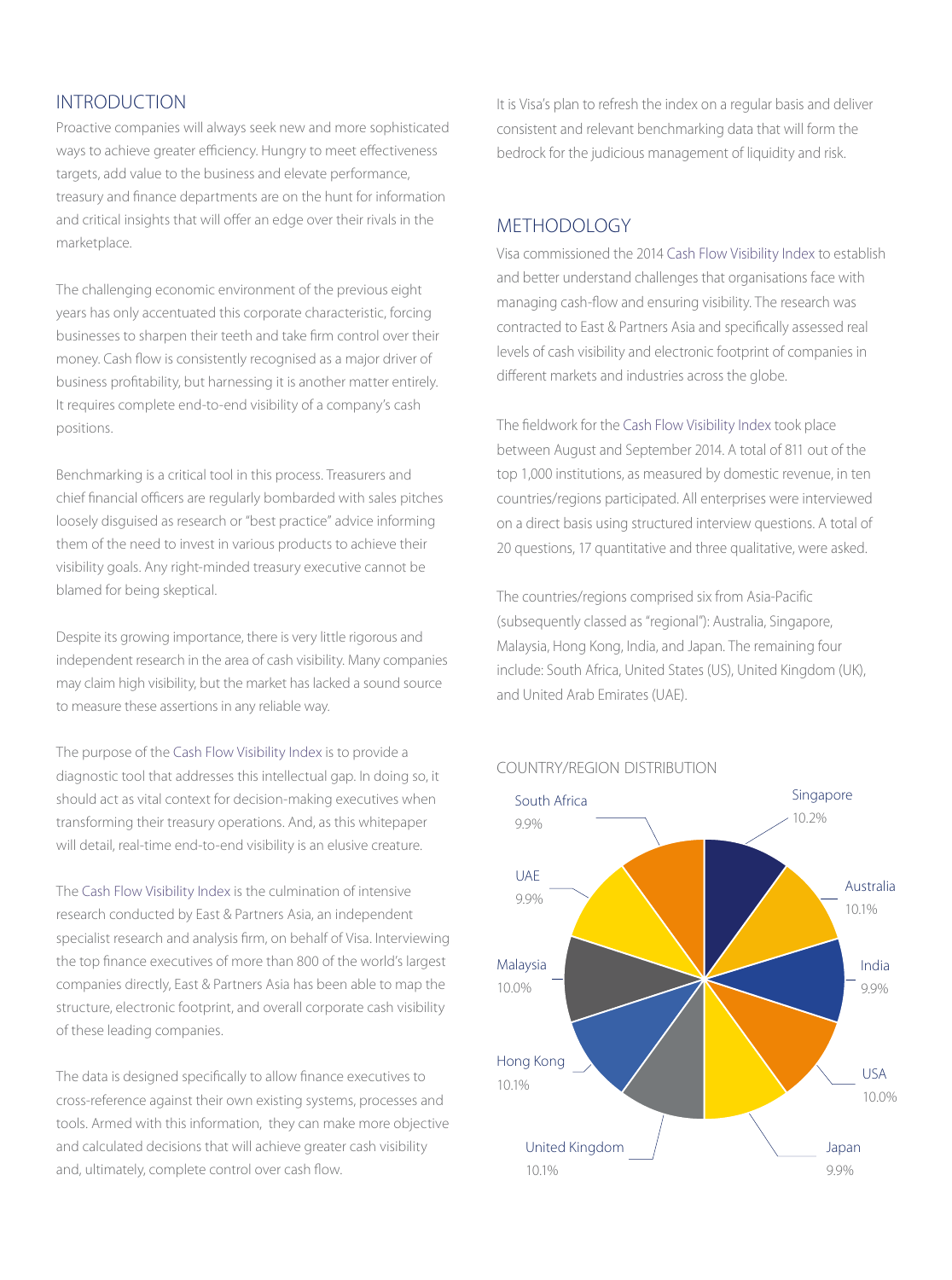

#### INTERVIEWEE DISTRIBUTION **EXECUTE IN A SECT OF A SECTOR DISTRIBUTION**

|                                         | Sep 2014 |
|-----------------------------------------|----------|
| Agriculture, Forestry, Fishing          | 5.5      |
| Mining & Resources                      | 8.6      |
| Manufacturing                           | 19.0     |
| Electricity, Gas & Water                | 1.2      |
| Construction                            | 8.3      |
| Wholesale                               | 8.6      |
| Retail                                  | 12.3     |
| Accommodation, Cafes & Restaurants      | 2.8      |
| Transport & Storage                     | 7.3      |
| Media & Telco                           | 1.1      |
| Finance & Insurance (non-banks)         | 4.6      |
| <b>Property &amp; Business Services</b> | 11.8     |
| Personal & Other Services               | 8.8      |
| TOTAL                                   | 100.0    |

Note: banks specifically excluded from the France & Insurance sector coverage.

### AVERAGE TURNOVER OF INDEX COUNTRIES/REGIONS STRUCTURE OF INDEX SAMPLE



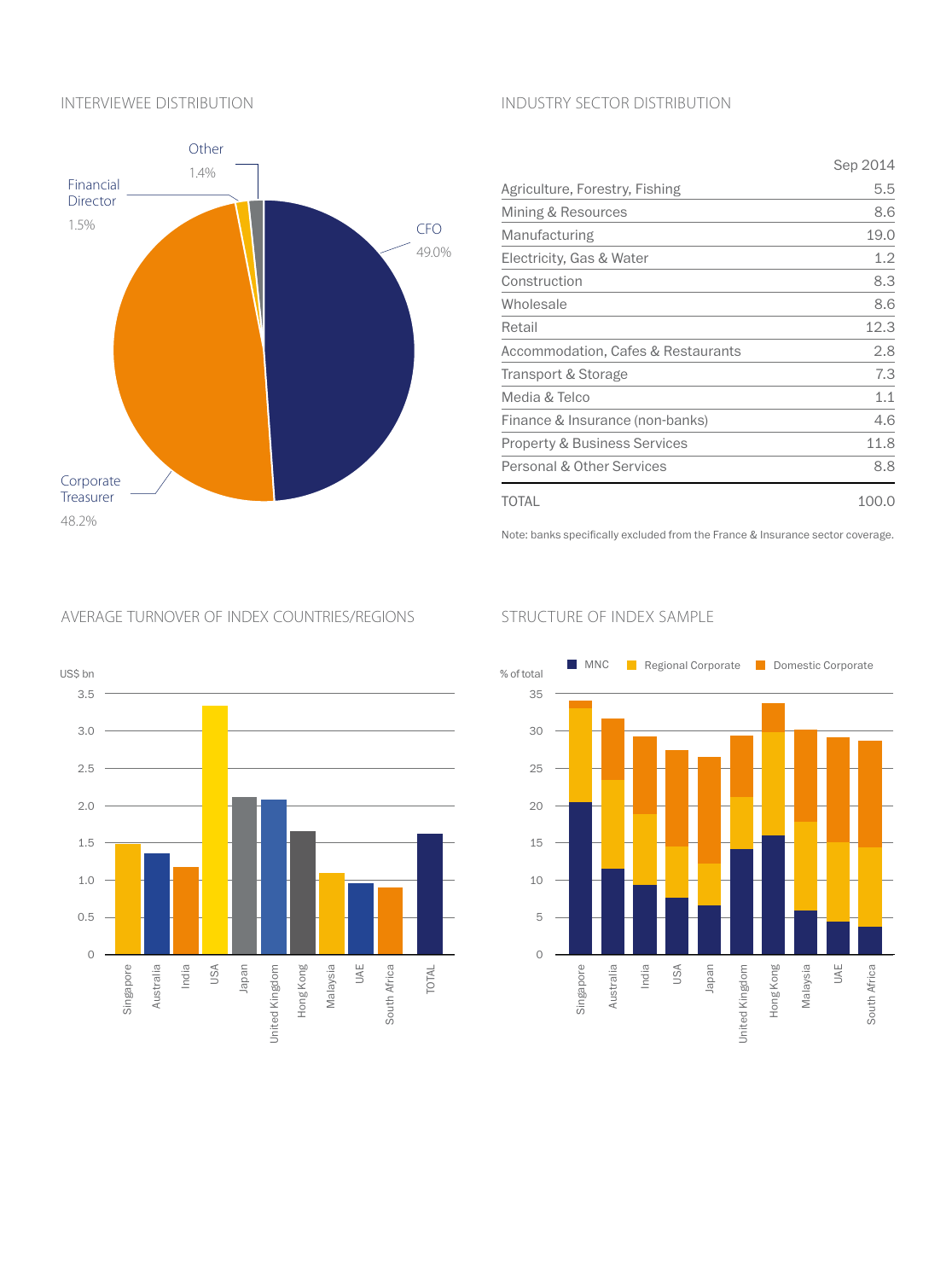# KEY FINDINGS

- Motivation to achieve cash visibility was high globally, with an average score of 2.16 (on a scale 1 to 5, where 1 is "very engaged"). Countries/regions with higher engagement were significantly more likely to have higher levels of automation in the management of payables and receivables.
- supporting expansion plans is a key driver for businesses in India and the UK, while cost cutting was prevalent with UK and Japanese companies.
- Only 8% of regional companies have access to real time cash visibility, despite the importance cash visibility plays in a company.
- Only 52% of global companies have a 30-day window of visibility of their cash obligations and only 19% have 60-day visibility. However, as many rely on data that is two-weeks old, they are really only forecasting two-weeks ahead.
- Only 12% of regional companies were extremely confident of the financial information in their systems to general cash-flow visibility.
- only 50% of regional corporations use an electronic platform to manage revenues. of this, 14.5% of their revenues are collected electronically. For payables, only 58% are managed electronically using a payment platform.
- The average company has 60% of its payables managed electronically using a payment platform, with 9.1% of paperbased payables ditigised into a system. This leaves 30% of payables managed manually.
- Many organisations spend up to 253 hours per week manually inputting data for cash analysis, indicating such reports are approximately ten-days old before consumed.

• For the purposes of forecasting, regional companies using an electronic platform can see 82% of their cash electronically. This number rose to 94% for companies in Singapore and Australia, while only 65% of Indian companies could.

### ELECTRONIC CASH ELOW REPORT READINESS

Enterprise resource planning (ERP) system reports of leading regional companies are only 65% ready for immediate cash flow forecasting and analysis. This is a 2% improvement on global peers, and on average 43% of these regional names need more than one day to manually complete their reports. At a global level, 48% of companies need more than a day to finish.

Broken down by country, Singapore is the true standard bearer in Asia-Pacific with 70% ready for immediate cash-flow forecasting and analysis. Only 20% need more than a day to manually complete their reports. Australian companies fair the same (71%) when it comes to cash flow forecasting and analysis, but an impressive 88% are able to edit their reports in a day.

Indian companies are laggards in this area, requiring manual intervention for 48% of their operations. On average, more than 40% of these companies require three days or more to complete their reports. Only a small percentage more said it could be achieved within one and three days.

Reports generated by Malaysian companies' ERP systems are only 56% ready for immediate cash flow forecasting and analysis, with 10% of the remaining needing more than three days to finish the job and 68% achieving it in just over a day.

*Expert commentary: "Levels of confidence were also marginally higher among regional corporates as opposed to MNC's. With fewer bank accounts and a smaller geographical footprint, regional organisations are not dealing with the same levels of complexity in their attempts to achieve visibility. "* 

- Lachlan Colquhoun, chief executive, East & Partners Asia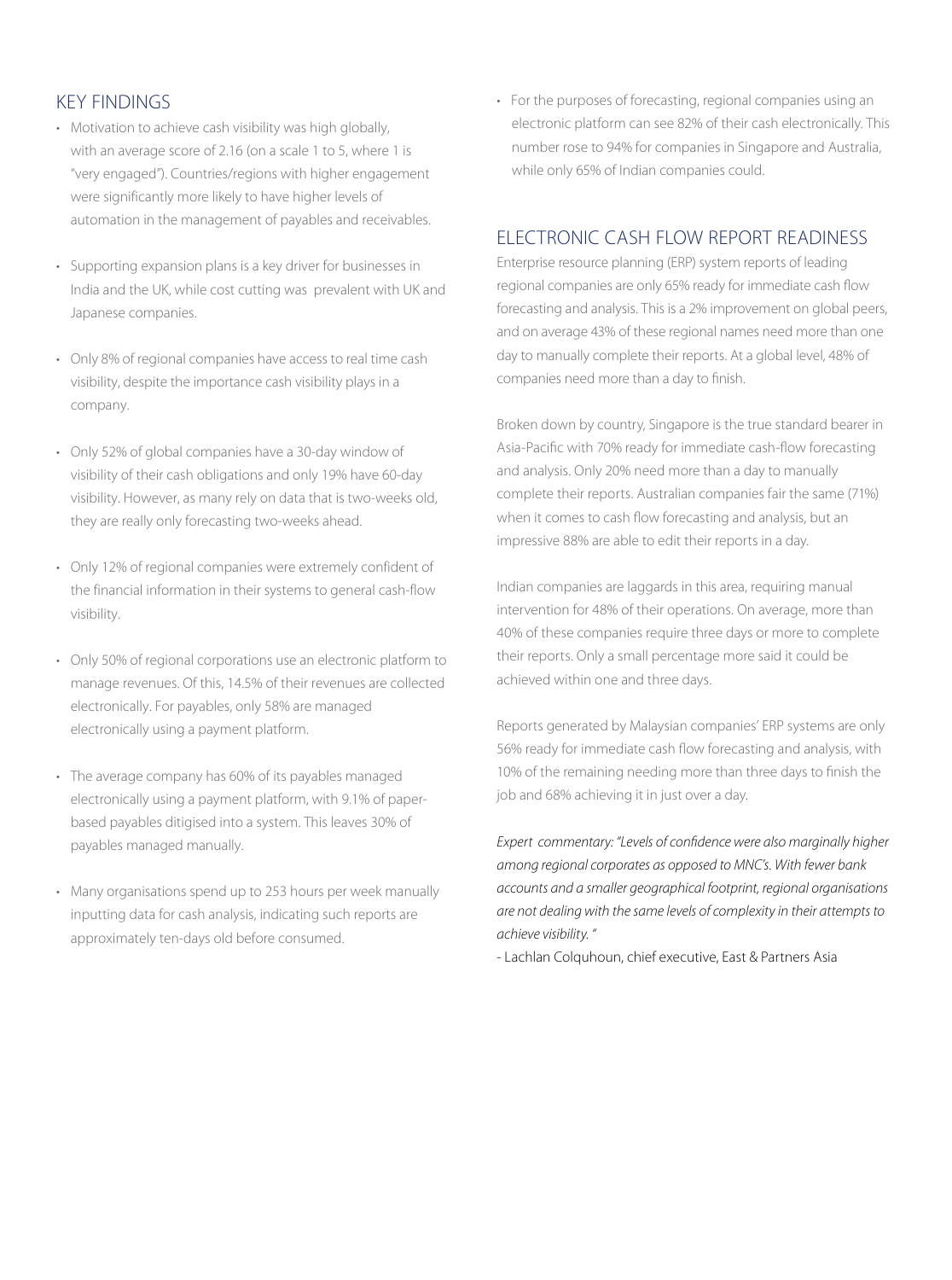# Confidence in The Data

Confidence in the information ERP systems are pushing out was in short supply. Only 10% of the global employing fully automated platforms were "extremely confident" with the accuracy of their cash flow visibility reports. At a regional level this number only increased to 12% of companies with same standard of platforms.

Australian companies with fully automated platforms and "strong confidence" in their cash flow visibility reports reached 23%. This number dipped to 9% for Japanese companies and less than 6% of Malaysian corporates was extremely happy with the data that was coming through their systems.

Indian numbers provided some concern. As little as 36% of Indian companies employing automated payments platforms (with only minimal manual intervention) had confidence in their data.

In fact only 55% of Indian corporations use a payment platform at all. This compares to a global average of 83%. None of the 55% who use a platform said they had strong confidence and absolutely no Indian companies were extremely confident in the data they are capturing from their systems.

#### Access to real-time cash visibility

Only 8% of all the 811 companies interviewed have access to analytics reports that provide real-time cash visibility. Almost three quarters (73%) of regional companies are relying on reports that are more than a day old. Global companies on average claim they have 80% of cash visibility coming through their ERP systems.

In Singapore, 89% of companies do not have access to analytic reports that provide real-time cash visibility. A majority, 58%, is relying on reports that are more than a day old.

Australian corporates fare better, with about 85% lacking access to real-time cash data analytics. Just under half of those interviewed claim they are relying on reports that are more than a day old.

These statistics shoot up to very high levels in India (97.5%) and Malaysia (95%) where these companies do not have access to realtime cash visibility. In India 91% are trusting reports that are more than one-day old and only 15% have access to reports less than three days old. Less than 20% of Malaysian companies have access to cash flow analytics less than three days old.

# Visibility of future cash obligations

Only 52% of global corporations have a 30-day window of their cash flow. However, analysis reveals that as they are more often than not relying on information that is approximately twoweeks old, actual visibility of cash flow can only be effectively forecast two-weeks ahead. Only one fifth of global companies are able to see beyond 30 days.

At a regional level, only half of those interviewed said they were able to forecast their cash obligations up to 30 days ahead, while 81% admitted they were unable to project 60 days ahead.

Again, companies in Singapore have compared well to their regional peers with 59% able to forecast their obligations up to 30 days ahead. That said, they are also working with data that is almost two-weeks old. Only 19% of the same companies have the capacity to project up to 60 days ahead.

In striking contrast, only 13% of Indian corporations are able to forecast their cash obligations up to 30 days ahead. A mere 5% said they could do it up to 60 days.

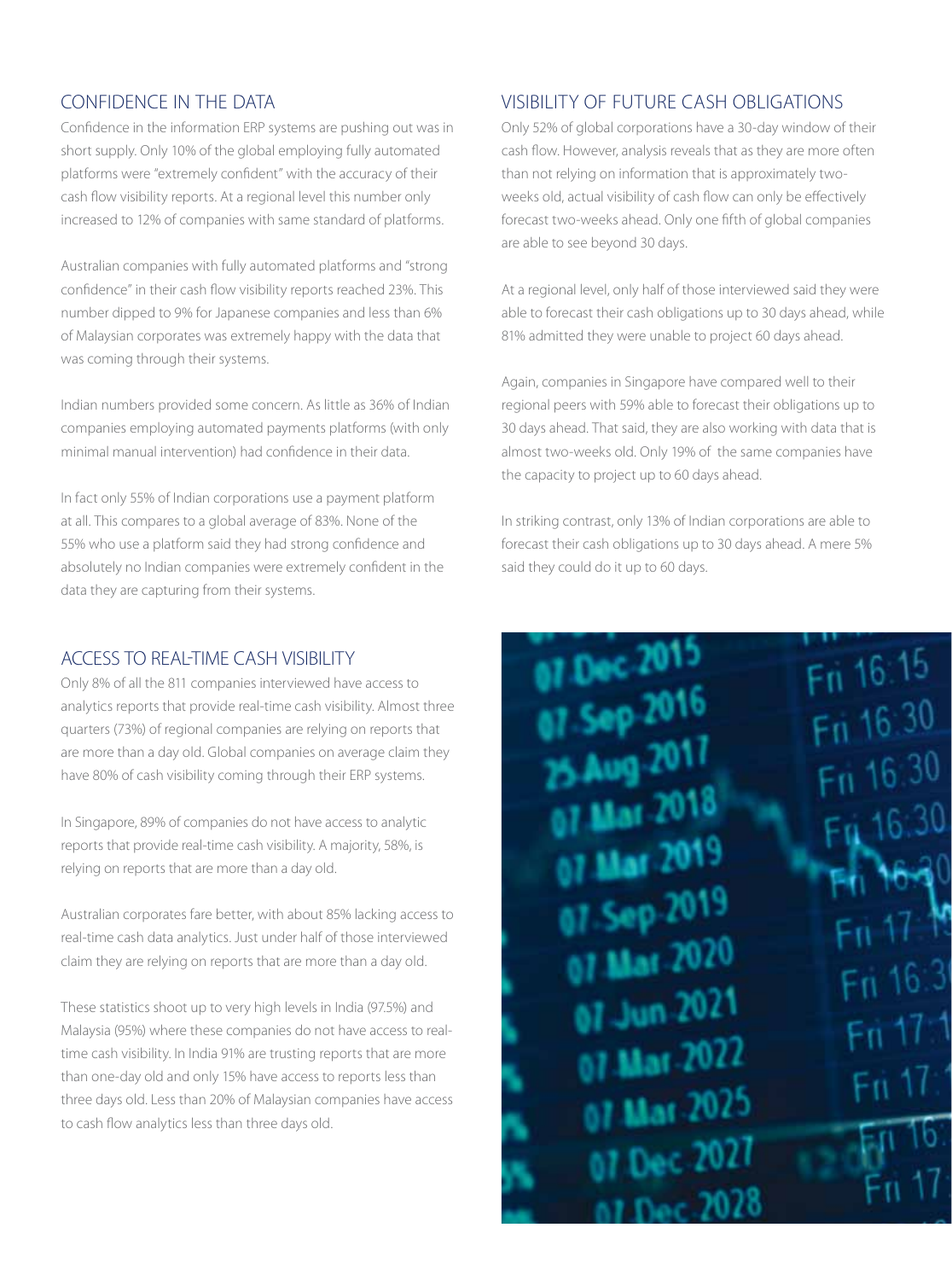In Malaysia, a less-than-healthy 63% of corporations do not have the resources to forecast their cash obligations up to 30 days ahead, while 90% admitted it was not possible to project 60 days into the future.

### Manual tracking of cash flow operations

Despite relatively noticeable delays in establishing access to full cash visibility, many companies run ERP systems that can track a reasonable percentage of their cash flows. However, plenty of cash is still tracked manually on spreadsheets, increasing the risk of human error interfering with data.

At the global level, 78% of cash flow is visible on an ERP at any moment. Impressively, this number is surpassed by regional peers who claim 83% of their cash-flow is visible on the ERP at any one moment.

That said, regional companies admitted they tracked 34% of their cash-flow operations manually on spreadsheets. Companies in Singapore track 29% their cash manually, while

Australia-based firms track only 26%. These numbers jump to 41% in Malaysia and 44% in India, where companies can respectively track 70% and 65% of their cash electronically immediately via ERP systems.

*Expert Commentary: "Dependence on spreadsheets is a double edged sword: they offer a backup and a degree of safety, but at the same time they represent the inability to fully leverage the ERP systems which represent a significant investment"* 

- Lachlan Colquhoun

#### PAYABI ES MANAGEMENT

The average corporation globally has 60% of its payables managed electronically with a payment platform. However, only 9.1% of paper-based payables are digitsed into an ERP system automatically. This means effectively 30% of payables are managed manually.

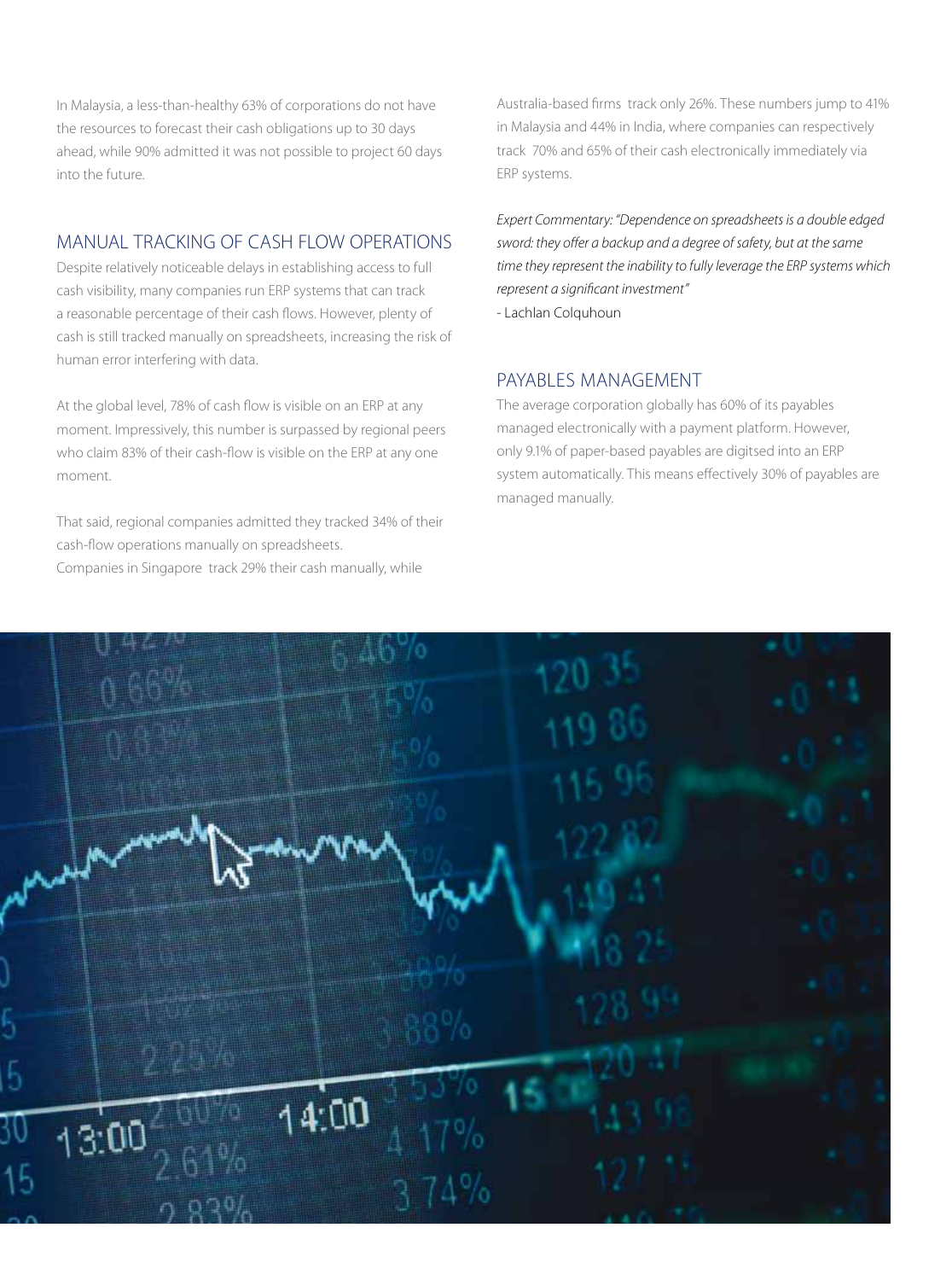Regional companies are in a similar boat, with 58% of payables managed electronically on a platform, while 9.3% of all paperbased payables are digitised into a system via automation. This means one third of payables are managed manually by regional companies.

Hong Kong companies provide stark contrast to their Indian rivals in the area of payables management. While 18% of payables of leading Hong Kong companies are still managed manually, this number shoots up to 82% in India. Approximately half (48%) of Malaysian companies' payables are managed by human hand.

### **RECTIFICATION**

Despite Singapore companies' high level of automation, companies typically spend 122 hour per week engaged in manual intervention rectifying errors founds in their cash flow reports. In Australia the number is similar, with almost 117 hours per week being filled with manual work dealing with errors.

#### Receivables management

Receivables management is surprisingly neglected compared to its payables counterpart. Only 40% of global companies have an electronic collection platform to manage their revenues, while only 14.1% of revenues are managed electronically by a collection platform.

At the regional level, 50% of corporations do not have an electronic collection platform geared to manage revenues. At the same time, only 14.5% of revenues are captured automatically by a payment system.

In Malaysia the percentage of companies who lack an electronic collection platform jumps to 83%, far higher than Singapore (28%) and Australia (24%). More of a concern is that only 6% of revenues from Malaysian companies are automated by a payment system. This compares to 12% with Indian corporates, 21% in Singapore and 25% in Australia.

*Expert commentary: " Organisations have clearly prioritised payables over their receivables as they configure their platforms, even though this would seem counterintuitive to goals of optimising cash flow. Even where there are electronic payment platforms, the question must be asked as to whether they are being utilised effectively* - Lachlan Colquhoun

#### Behind the numbers

In any benchmarking exercise, it is important to provide context for the above results. In this section we offer some core data points on the companies and their structures that should help you position your operations and your cash visibility amongst global and regional peers.

This can be broadly split into three key sections: corporate structure, electronic footprint, and overall cash visibility. All data listed below are a global average.

# Corporate structure

The average company across the 10 markets in Cash Flow Visibility Index works with an average 4.3 banks. Companies from USA, UK, and Hong Kong typically have between six to seven banks, while those from the UAE, South Africa and Japan tend to work with two or three banks.

The number of bank accounts a corporate has is an indicator of how complex a company's account management can be. The global average number of bank accounts a company has is 224, with companies in the US (469), UK (368), and Australia (303) using the largest numbers.

#### Use of international bank accounts

|                | Average number<br>of accounts<br>reported | Average<br>accounts/<br>banks used |
|----------------|-------------------------------------------|------------------------------------|
| Singapore      | 266                                       | 54.3                               |
| Australia      | 303                                       | 58.3                               |
| India          | 148                                       | 44.8                               |
| <b>USA</b>     | 469                                       | 68.0                               |
| Japan          | 123                                       | 43.9                               |
| United Kingdom | 368                                       | 55.8                               |
| Hong Kong      | 242                                       | 42.3                               |
| Malaysia       | 161                                       | 53.7                               |
| <b>UAE</b>     | 88                                        | 40.0                               |
| South Africa   | 72                                        | 34.3                               |
| <b>TOTAL</b>   | 224                                       | 52.1                               |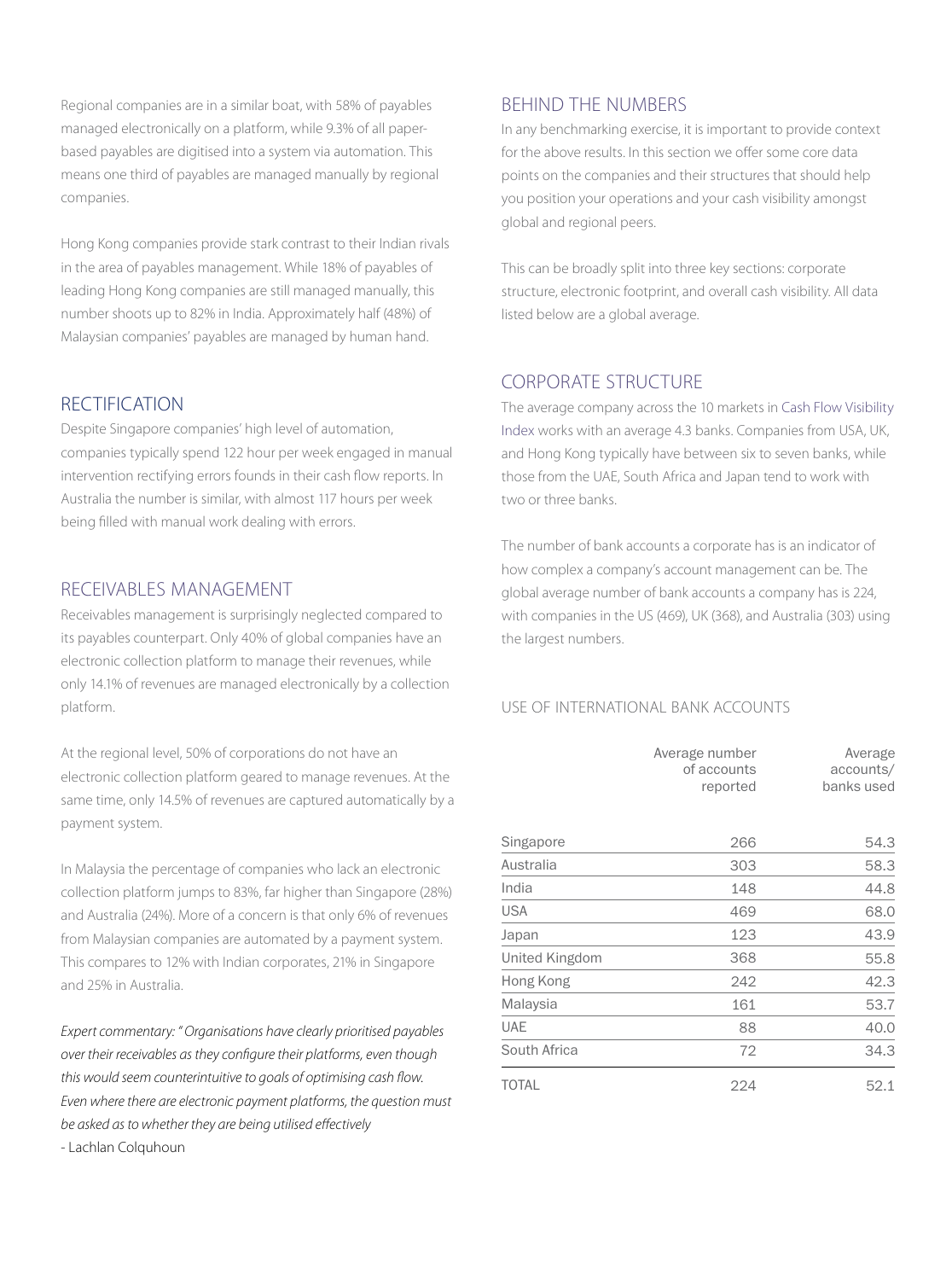The size of management information staff (MIs) working in AP/ AR roles can help provide an insight into the labour efficiency of a company in achieving cash visibility. The size of MIs teams for corporates globally ranges between 120 and 210, the overall average being 173.5.

In terms of efficiency, US MIS teams have a ratio of 3.9 accounts managed per staff member. south African corporates have the lowest efficiency of the 10 markets with a ratio of 0.4. India and Japan operate at 0.7 accounts per member staff.

The global average frequency of cash flow reporting is weekly, although regional companies are more likely to conduct analysis and planning on a monthly basis. In India, for example, the vast majority of companies (50%) commit to cash flow planning on a quarterly basis.

# **FI ECTRONIC FOOTPRINT**

Companies with a higher number of corporates owning payments platforms generally had a higher percentage of their payables managed by the system.

In short there are three broad categories: countries/regions with total implementation (Singapore, Australia, UK, Hong Kong); countries with implementation of more than 80% (US, Japan, Malaysia); the remainder have less than 80%.

The level of electronic payment utilisation across the ten markets varies, as does the degree of payment and receivables automation available inside the platforms. For example, 83% of global companies have an ERP set up to manage their payables electronically. Only 9.1% of the remaining payables (whic are paper-based) are managed with paper-to-digital automation.

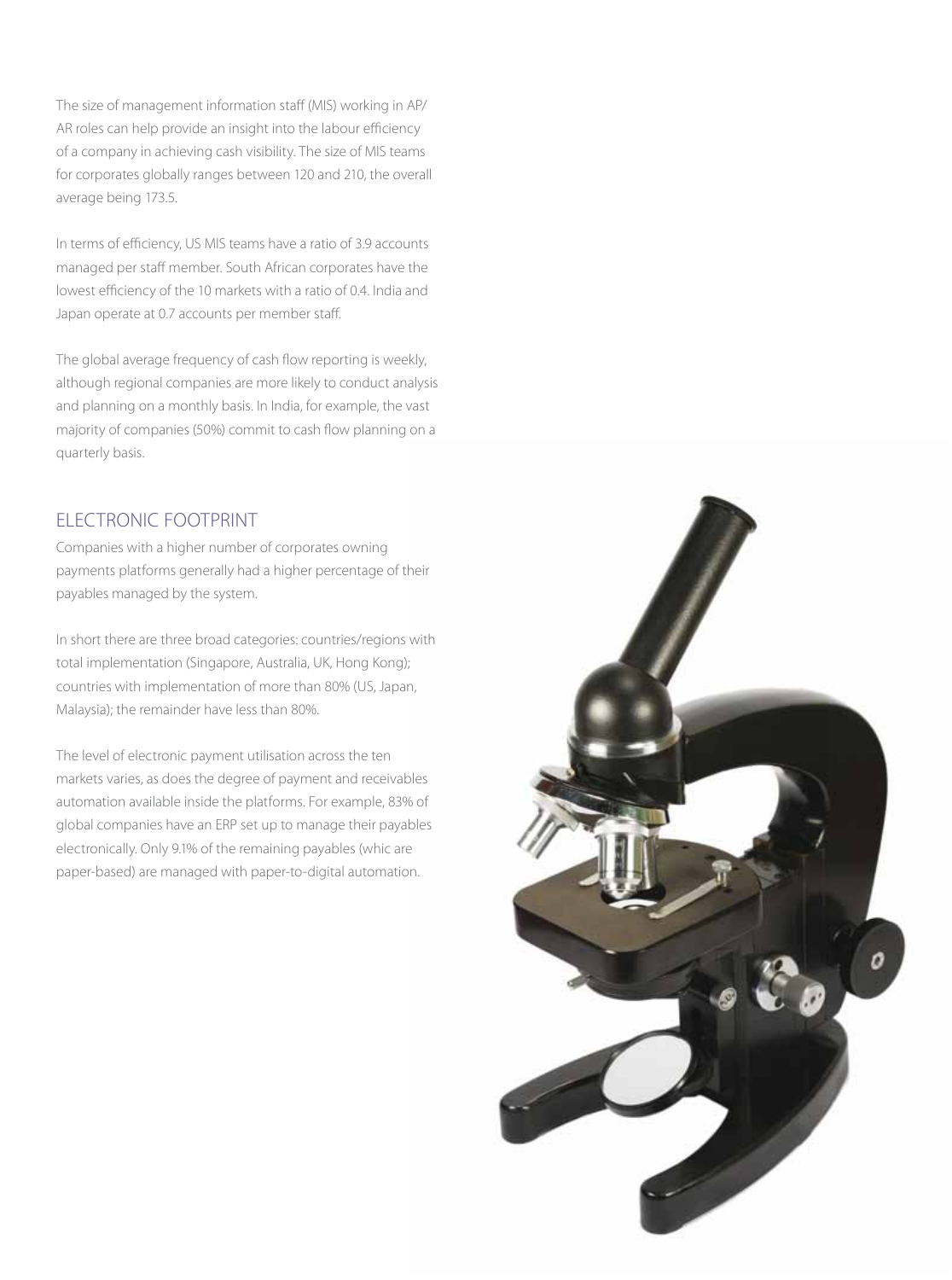#### Visibility of cash from Enterprise system by coRPorate location



### Overall cash Flow visibility

For the purposes of forecasting, multinational companies – defined as corporates with material assets and operations beyond the domestic headquarter country and immediate region – appears better set to achieve visibility, with 92% of their cash readily visible from the ERP system with a click of a button. For a regional or domestic company this dips down to 70%.

#### The Global Average Corporate - Electronic Footprint

| Description                   | Global<br>average |
|-------------------------------|-------------------|
| % ERP - Payables              | 59.4%             |
| % Automation - payables       | 9.1%              |
| % ERP - receivables           | 14.1%             |
| % Automation - receivables    | 7.4%              |
| % Cash visable on ERP         | 78.3%             |
| % Cash visable on spreadsheet | 35.7%             |
| % Ready to use                | 62.9%             |

For the 92% of global companies who are not able to achieve full cash flow visibility immediately, manual intervention, report preparation and rectification all eats into valuable time. The longer the delay the less valuable the data is.

On average the global corporate will take one to three days to prepare and edit a cash visibility report. In terms of consolidating the data most companies will take between three days and one week. The average report's "up-to-date-ness", a measure of how close the raw data matches the present cash-flow, is also between three days and one week old.

All these factors play a dampening role in achieving accurate forward visibility. As mentioned before, most companies are really only able to achieve between two weeks and 30 days of forward visibility. Practically all Singaporean, Australian and Indian companies struggle to achieve 90 days and beyond.

### Conclusion

Cash Flow Visibility Index has delivered transparency in an area of treasury management long neglected by thorough and comprehensive research. By no means to be used in isolation, the index does however provide treasurers and chief financial officers with a vital tool in learning how to achieve a high degree of cash visibility, essential in the battle to harness cash flow.

Despite polling some of the world's largest and most sophisticated companies, it is surprising to learn that 92% in the region lack real time cash visibility, with only 50% able to achieve 30-day visibility of cash obligations.

What the report does reveal is how the lack of full electronic and automated reporting can stifle real-time visibility on cash. The results indicate that without the right systems in place, companies will spend up to 253 hours a week manually entering data and preparing cash assessment and analysis reports.

Even corporates with highly sophisticated systems geared for cash visibility don't have an overwhelming confidence in the numbers that are being collated, confirming that achieving cash visibility is not just about installing expensive systems and hoping for the best. Continued investment and time is required in ensuring the most accurate outcomes.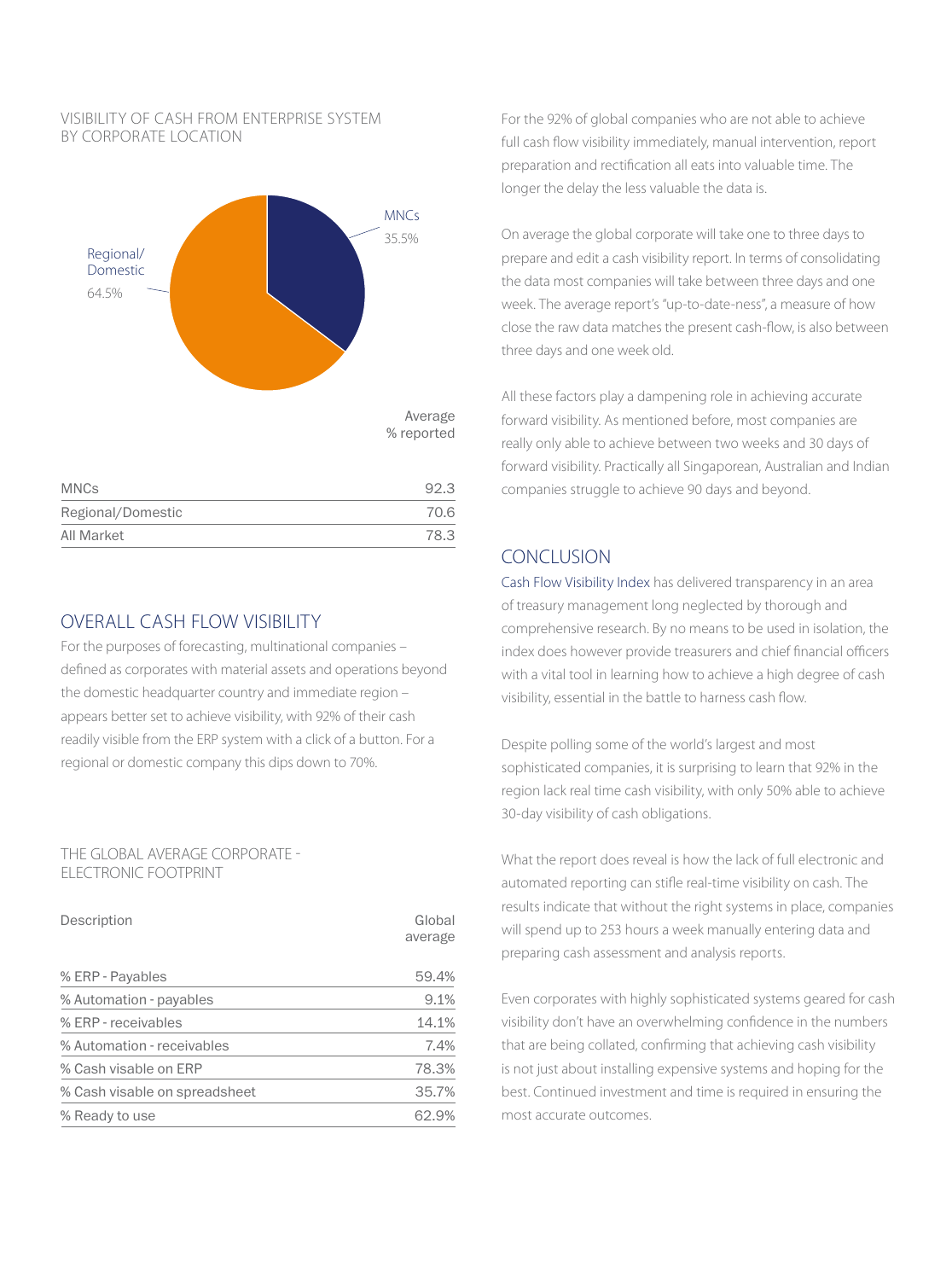Visit Visa commercial solutions' website to find out more